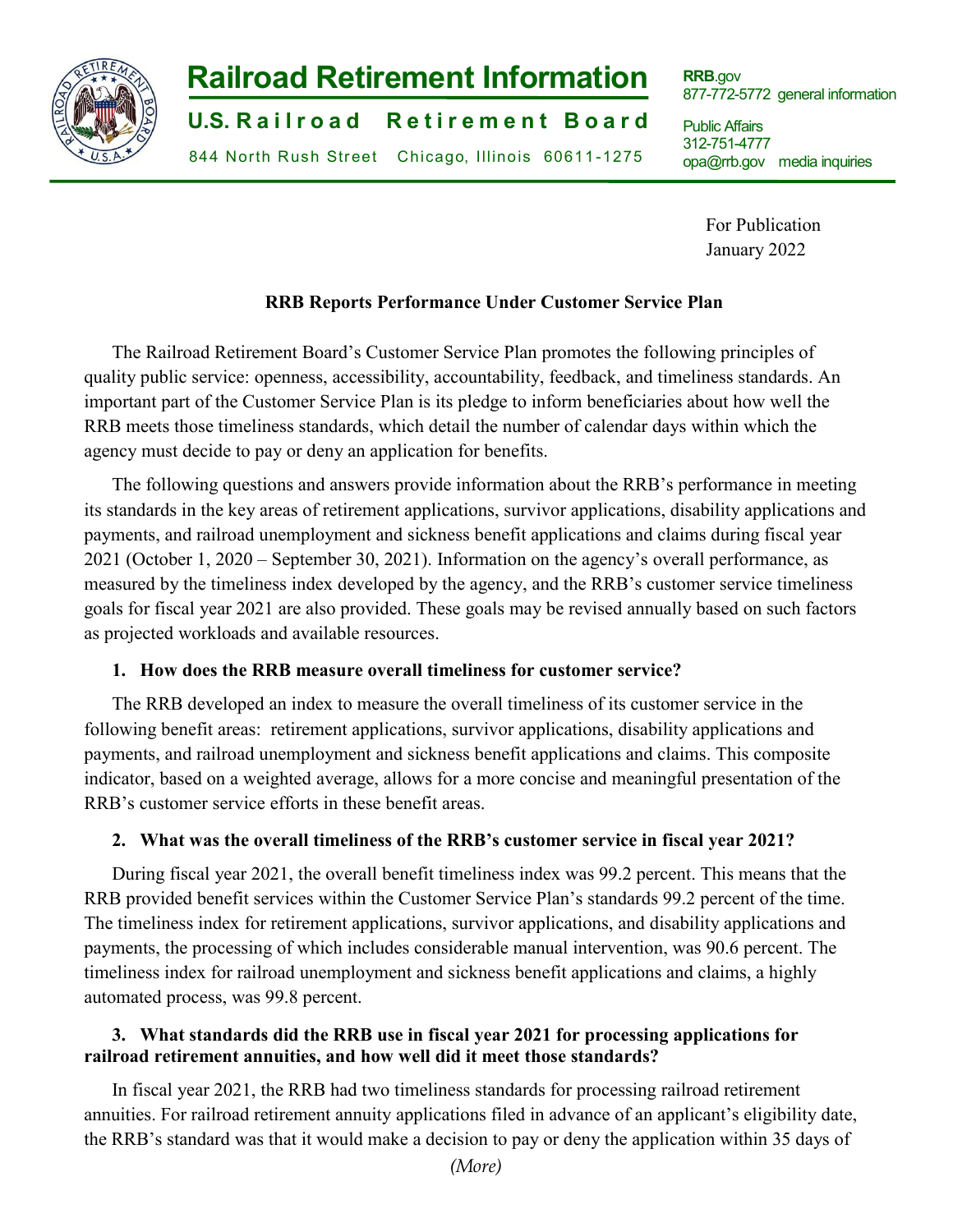the requested annuity beginning date. For applications filed after the eligibility date, the RRB's standard was that it would make a decision within 60 days of the filing date. The RRB's timeliness goals in fiscal year 2021 were 94 percent for both advance filing and non-advance filing applications.

Of the cases processed during fiscal year 2021, the RRB made a decision within 35 days of the annuity beginning dates on 97 percent of applicants who filed in advance, with an average processing time for these cases of 11.9 days. Of the cases processed during fiscal year 2021, the RRB made a decision within 60 days of the filing dates on 97 percent of applicants who had not filed in advance, with an average processing time of 17.3 days.

#### **4. What standards did the RRB use for processing applications for survivor benefits in fiscal year 2021, and how well did it meet those standards?**

The timeliness standard in fiscal year 2021 within which the RRB would make a decision to pay, deny, or transfer the application to the Social Security Administration for a railroad retirement survivor annuity applicant not already receiving benefits as a spouse, was within 60 days of the applicant's annuity beginning date, or the date the application was filed, whichever was later. For an applicant that was already receiving a spouse annuity, the RRB's standard in fiscal year 2021 was within 30 days of the first notice of the employee's death. For an applicant who filed for a lump-sum death benefit, the RRB's standard in fiscal year 2021 was to make a decision to pay or deny the application within 60 days of the date the application was filed. The timeliness goal for fiscal year 2021 was 94 percent for processing both initial survivor applications and spouse-to-survivor conversions. For processing applications for lump-sum death benefits, the goal was 96 percent.

Of the cases processed during fiscal year 2021, the RRB made a decision within 60 days of the later of the annuity beginning date or the date the application was filed in 92.2 percent of the applications for an initial survivor annuity. In cases where the survivor was already receiving a spouse annuity, a decision was made within 30 days of the first notice of the employee's death in 94.8 percent of the cases. In addition, a decision was made within 60 days of the date the application was filed in 95 percent of the applications for a lump-sum death benefit. The combined average processing time for all initial survivor applications and spouse-to-survivor conversions was 17.23 days. The average processing time for lump-sum death benefit applications was 15.7 days.

# **5. What standards did the RRB use for processing applications for disability annuities in fiscal year 2021, and how well did it meet those standards?**

For applications filed for a disability annuity in fiscal year 2021, the RRB's standard was to make a decision to pay or deny a benefit within 100 days of the date the application was filed. If it was determined that the applicant was entitled to disability benefits, the applicant would receive his or her first payment within 25 days of the date of the RRB's decision, or the earliest payment date, whichever was later. The agency's timeliness goals were 70 percent and 92 percent, respectively, for disability decisions and disability payments.

During fiscal year 2021, the RRB made a decision on 18.6 percent of those filing for a disability annuity within 100 days of the date the application was filed. The average processing time was 296.8